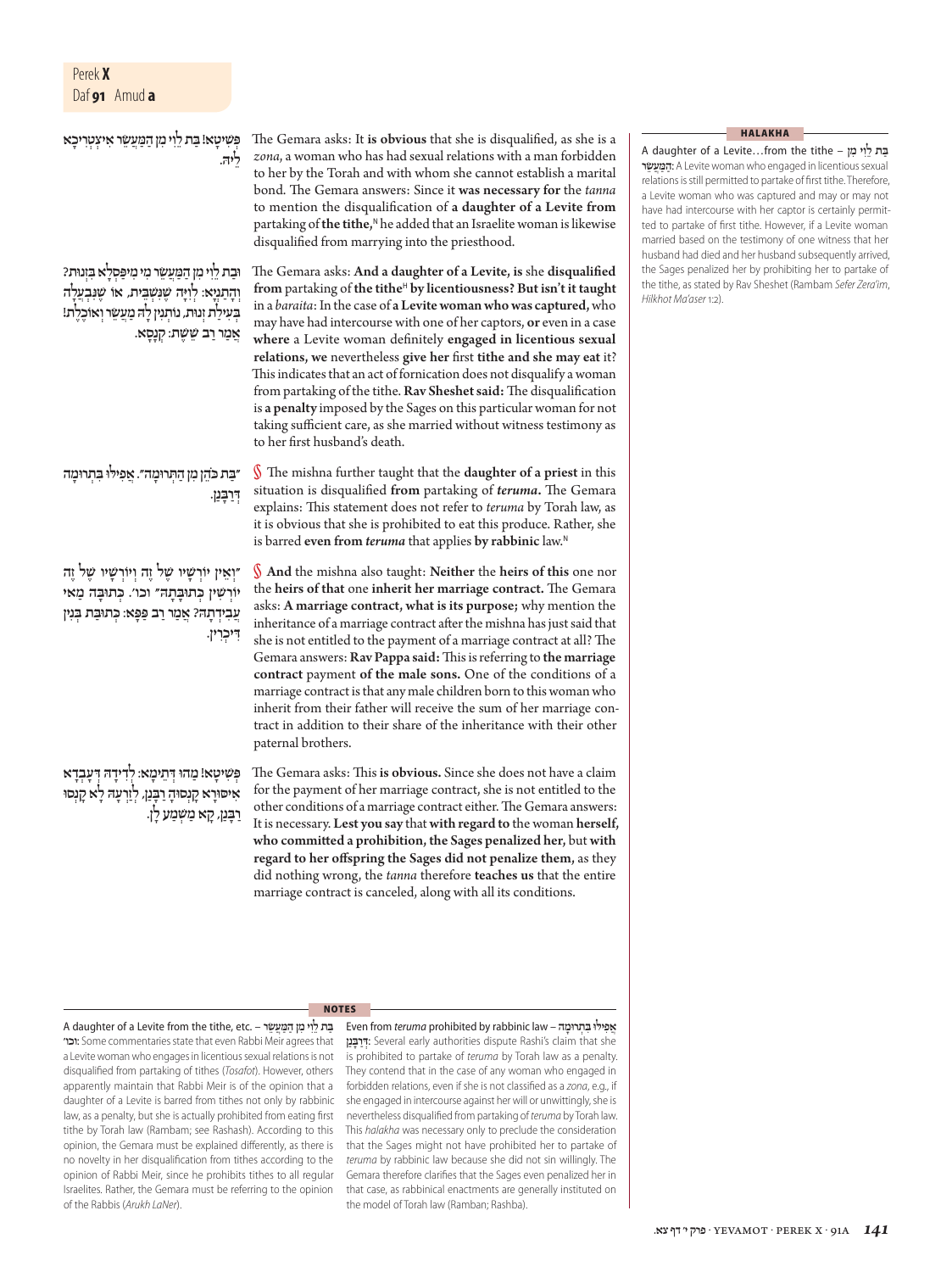### **NOTES**

 He does not consummate levirate marriage, neither by **ְולֹא ְמַי ֵּיבם, לֹא ִמְ ּד ַאוֹרְי ָיתא** – law rabbinic by nor law Torah **נולֹא מדרבּנן:** The commentaries ask: It is clear why he performs *ĥalitza*, but the Gemara has not explained why he cannot consummate levirate marriage, as she is not considered to have been married to his brother when the latter died. If so, why can't he marry her anyway, even though this is not considered levirate marriage (Rabbi Akiva Eiger)?

Some commentaries answer that the Gemara means that there is no mitzva by Torah law for him to perform levirate marriage, and therefore even if he had relations with her unwittingly or against her will he does not have to give her a bill of divorce, unlike an actual *yavam*, as the Sages did not decree that any aspect of levirate marriage should apply in this case (Rashash). Others suggest that he is considered the brother of one who engaged in licentious sexual relations with a woman, who is also forbidden to her by rabbinical decree (*Keren Ora*, based on Jerusalem Talmud).

 Her found objects…which are monetary, they did not Although : **ְמ ִצ ָיאָת ּה...ְ ּדָמ ָמוֹנא ּהוא ָלא ָקֵניס** – her penalize the Gemara mentions only two *halakhot* here, the same principle applies to the nullification of her vows. The phrasing is somewhat imprecise, as the key factor is not that the Sages are penalizing her, since the denial of her earnings to her husband is hardly a punishment for her. Rather, the important distinction is between the basic prohibition against sexual relations on the one hand and all the other obligations that stem from a marriage on the other hand (Rashba; see *Tosafot*).

**ָ״א ִחיו ֶׁשלֶזה ְוָא ִחיו ֶׁשלֶזה ְחוֹל ִצין ְולֹא ְמַי ְּיב ִמין״. ָא ִחיו ֶׁשל ִר ׁאשוֹן ֵחוֹלץ – ִמְ ּד ַאוֹרְי ָיתא, ְולֹא ְמַי ֵּיבם – ִמְ ּדַרָּבַנן. ָא ִחיו ֶׁשל ֵׁשִני – ֵחוֹלץ ִמְ ּדַרָּבַנן, ְולֹא ְמַי ֵּיבם – לֹא ִמְ ּד ַאוֹרְי ָיתא ְולֹא ִמְ ּדַרָּבַנן.**

**ּכ ּתוָּבָת ּה ַעל ִנְכֵסי ַ״רִּבי ֵ יוֹסי ֵאוֹמר: ְ ַּב ְעָל ּה״וכו׳. ֲאַמרַרב ּהוָנא: ַּב ְתָרֵאי ּ מוֹדו ְלַק ָּמֵאי, ַק ָּמֵאי ָלא ּ מוֹדו ְלַב ְתָרֵאי.**

**ַרִּבי ׁ ִשְמעוֹן ֵמוֹדי ֵל ּיה ְלַרִּבי ֶאְלָעָזר ְ ּדַמה ּכן ִּב ָיאה ְ ּד ִע ַּיקר ִא ּיסּוָראָלאָקֵניס, ְוָכל ֶׁשֵ ְמ ִצ ָיאָת ּה ּוַמֲע ֵׂשה ָיֶד ָיה ְ ּדָמ ָמוֹנא ּהוא. ְוַרִּבי ֶאְלָעָזר ָלא ֵמוֹדי ֵל ּיה ְלַרִּבי ׁ ִשְמעוֹן: ְמ ִצ ָיאָת ּה ּוַמֲעֵׂשהָיֶד ָיה ְ ּדָמ ָמוֹנא ּהוא, ָלא ָקֵניס, ֲאָבל ִּב ָיאה, ְ ּד ִא ּיסּוָרא ּהוא, ָקֵניס.**

**ְוַתְרַוְי ּ יהו ּ מוֹדו ֵל ּיה ְלַרִּבי ֵ יוֹסי: ָהֵני ְ ּדָי ְתָבא ּכ ּתוָּבה, ּכן ְ ּת ֵוֹת ּיה ָלא ָקֵניס ְוָכל ֶׁשֵ ִ ּד ְל ִמׁ ְשַקל ּוֵמ ַּיפקָקֵאי. ְוַרִּבי ֵ יוֹסי ָלא ֵמוֹדי ּכ ּתוָּבה ִ ּד ְל ִמׁ ְשַקל ּוֵמ ַּיפק – ּהוא ְל ּהו, ְ ְ ּדָלא ָקֵניס, ֲאָבל ָהֵני ְ ּדָי ְתָבא ּת ֵוֹת ּיה – ָקֵניס.**

**ַרִּבי ָ יוֹחָנן ֲאַמר: ַק ָּמֵאי ּ מוֹדו ְלַב ְתָרֵאי, ַּב ְתָרֵאי ָלא ּ מוֹדו ְלַק ָּמֵאי, ַרִּבי ֵ יוֹסי ֵמוֹדי ּכ ּתוָּבה ְ ּד ִמִ ּד ֵיד ּיה ֵל ּיה ְלַרִּבי ֶא ְלָעָזר: ְ ּכן ְמ ִצ ָיאָת ּה ְלִד ָיד ּה – ָלא ָקֵניס, ְוָכל ֶׁשֵ ּוַמֲע ֵׂשהָיֶד ָיה ְ ּד ִמִ ּד ָיד ּה ְלִד ֵיד ּיה.** 

**ְוַרִּבי ֶאְלָעָזר ָלא ֵמוֹדי ֵל ּיה: ְמ ִצ ָיאָת ּה ּוַמֲעֵׂשהָיֶד ָיה ּהוא ְ ּד ִמִ ּד ָיד ּה ְלִד ֵיד ּיה – ָלא ּכ ּתוָּבה ְ ּד ִמִ ּד ֵיד ּיה ְלִד ָיד ּה – ָקֵניס, ֲאָבל ְ ָקֵניס.** § The mishna further taught that the brothers of this one and **the brothers of that** one all **perform** *ĥalitza***, and they do not**  consummate levirate marriage. The Gemara explains: The **brother of the fi rst one performs** *ĥalitza* **by Torah** law, as that woman is legally the wife of the first husband and therefore requires *ĥalitza*. **But he does not consummate levirate marriage by rabbinic** law, as the Sages penalized her and prohibited her from returning to the first husband. Conversely, the brother of **the second one performs** *ĥalitza* **by rabbinic** law, so that people do not say that a childless woman can leave her *yavam* without *ĥalitza*. **But he does not consummate levirate marriage, neither**  by Torah law nor by rabbinic law,<sup>N</sup> as her marriage to the second man was an error.

**§** The mishna taught: **Rabbi Yosei says** that the obligation of her marriage contract is upon the property of her first husband. **Rav Huna said: Th e last** Sages in the mishna, Rabbi Elazar and Rabbi Shimon, **concede to the fi rst** ones, and merely add to their statement. However, **the fi rst** ones **do not concede to the last**  Sages. In other words, the second set of Sages extend the rulings of the first Sages beyond the cases to which they specifically referred.

The Gemara clarifies this statement: **Rabbi Shimon concedes to Rabbi Elazar.** How so? **For if** with regard to **sexual relations, which is the main prohibition,** Rabbi Shimon **did not penalize**  her, as he claims that the intercourse of the *yavam*, her first husband's brother, acquires her and exempts her rival wife, **all the**  more so her first husband should be entitled to her found objects **and her earnings, which** are merely **money. And** yet **Rabbi Elazar does not concede to Rabbi Shimon,** as he claims that in the case of **her found** objects **and her earnings, which** are only **money, the Sages did not penalize her,<sup>N</sup>** but with regard to sexual **intercourse, which is a prohibition,** they did **penalize** her.

**And** Rabbi Shimon and Rabbi Elazar **both concede to Rabbi Yosei** with regard to a marriage contract. If in the case of **these**  matters discussed above, which are relevant when she is living **under** her husband's authority and is treated as a married woman, the Sages did **not penalize** her, but allowed him to retain her found articles and earnings as though she were a full-fledged wife, **all the more so** they did not make her forfeit the **marriage contract, which** is designed **for** her **to take and** then **leave** the marriage. **And** by contrast, **Rabbi Yosei does not concede to them.**  He maintains that in the case of **a marriage contract, which** is **for**  her **to take and leave,** the Sages did **not penalize** her, **but** with regard to these other conditions, which take effect when she is still **living under his** authority, they did **penalize** her.

In contrast to Rav Huna, **Rabbi Yoĥanan said: Th e fi rst** Sages **concede to the last ones,** but **the last ones do not concede to the fi rst** Sages. According to Rabbi Yoĥanan, the statements of the first Sages are more inclusive, whereas the second Sages restrict and limit the previous rulings. How so? **Rabbi Yosei concedes to Rabbi Elazar,** as he reasons as follows: If with regard to **a marriage contract, which** is given **from him to her,** the Sages did **not penalize** her, as Rabbi Yosei maintains that since she did not sin willfully she is entitled to her marriage contract, **all the more so** they did not enforce a penalty with regard to **her found**  objects and her earnings, which are from her to him. The Sages certainly did not cause him to forfeit something he has the right to claim from her.

**And Rabbi Elazar does not agree with** Rabbi Yosei with regard to a marriage contract. He claims that **it is** concerning **her found**  objects **and her earnings, which** are **from her to him,** that the Sages did **not penalize** her. **However,** as pertains to the **marriage contract, which** is **from him to her,** the Sages did **penalize** her, as a punishment.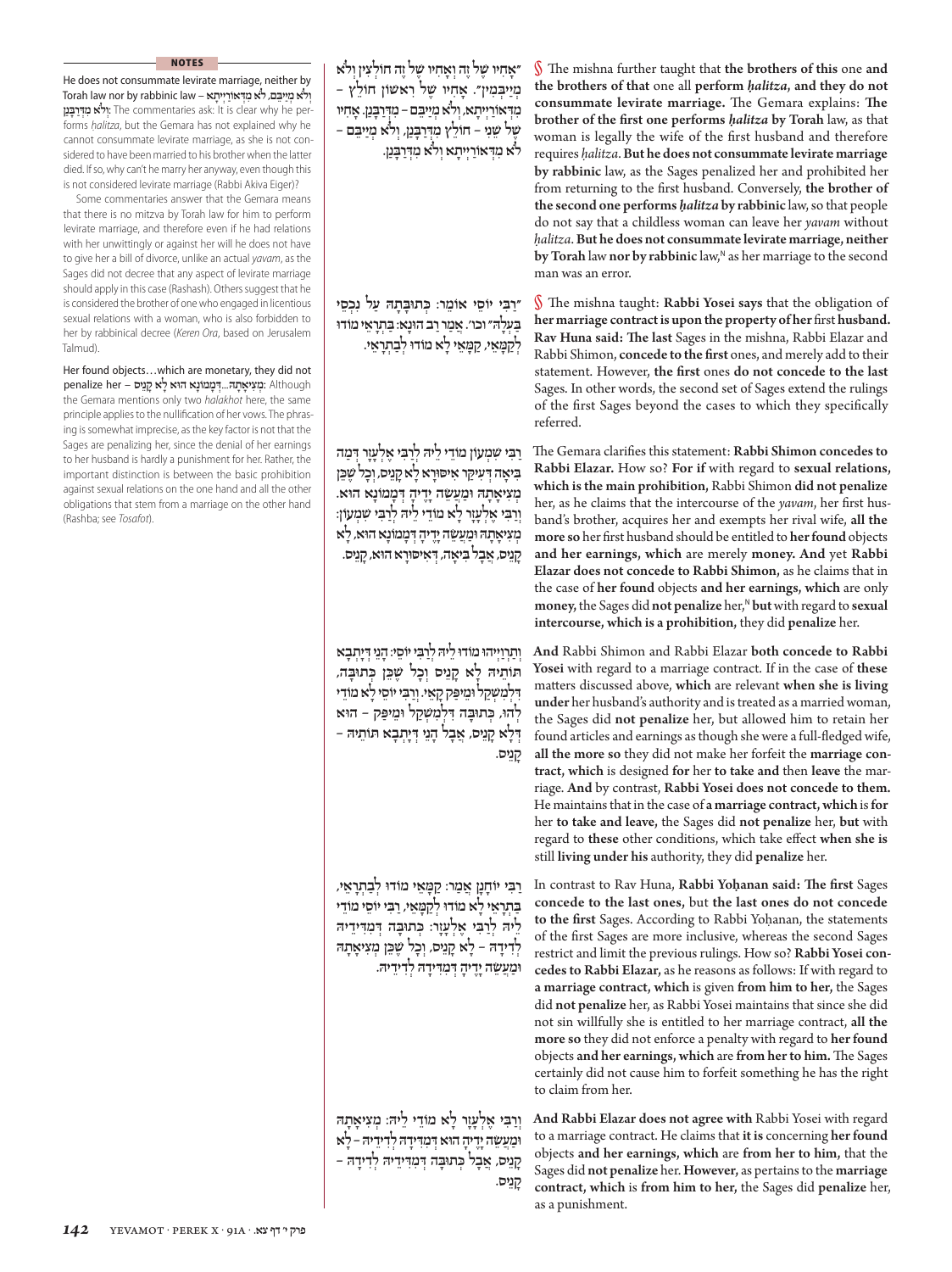**ְוַתְרַוְי ּ יהו ּ מוֹדו ֵל ּיה ְלַרִּבי ׁ ִשְמעוֹן: ּוָמה ָהֵני ְ ּדֵמַחִיּים – ָלאָקְנֵסי, ִּב ָיאה ִ ּד ְלַאַחר ּכן. ְוַרִּבי ׁ ִש ְמעוֹן ָלא ּכל ֶׁשֵ ִמ ָיתה לֹא ָ ֵמוֹדי ְל ּהו: ִּב ָיאה ּהוא ִ ּד ְלַאַחר ִמ ָיתה – ָלא ָקֵניס, ֲאָבל ָהֵני ְ ּדֵמַחִיּים – ָקֵניס.**

**ִ״נֵּׂשאת ֶׁשּלֹא ִּבְרׁשּות״ וכו׳. ֲאַמרַרב ּהוָנא ֲאַמרַרב: ָה ִכי ִה ְל ְכָתא. ָאַמר ֵל ּיה ַרב ַנ ְחָמן: ַּגָּנָבא ַּגּנּוֵבי ָל ָּמה ָל ְך? ּכַרִּבי ׁ ִשְמעוֹן – ֵא ָימא: ִאי ְס ִבָירא ָל ְך ְ ּכַרִּבי ּכַרִּבי ׁ ִשְמעוֹן, ִ ּד ׁ ְשָמָעֵת ְיך ְ ֲהָלָכה ְ ׁ ִשְמעוֹן ָקָאְזָלה.**

**ּכַרִּבי ְו ִכי ֵּת ָימא, ִאי ָא ִמ ָינא: ֲהָלָכה ְ ׁ ִש ְמעוֹן ַמ ׁ ְשַמע ֲא ִפ ּיל ּו ְּבַק ַּמְי ָיתא, ּכַרִּבי ׁ ִשְמעוֹן ָּבַאֲח ָרוֹנה, ֵא ָימא: ֲהָלָכה ְ ַקׁ ְשָיא.**

**ּכיָנֵיים ְו ָׁשֵכיב ָאַמרַרב ֵׁשֶׁשת: ָא ִמ ָינא, ִ ַרב ֲאָמָרּה ְלָהא ׁ ְשַמ ְע ְּתָתא. ֲהָלָכה – ּכָלל ִ ּד ְפ ִל ִיגי, ַמאיֲהָוה ָל ּה ְלֶמ ֱיעַבד – ִמ ְ ִמ ֲיאַנס ֲאָנָס ּה.**

**ּכל ֲעָריוֹת ֶׁשַּב ּתָוֹרה ֵאין ְועוֹד ַּתְנָיא: ָ ְצִריכוֹת ֵה ֶימּנּו ֵּגט ּחוץ ֵמֵאֶׁשת ִא ׁיש ּנ ֵּיסת ַעל ִּפי ֵּבית ִ ּדין. ַעל ִּפי ֵּבית ִ ּדין ֶׁשִ ּהוא ְ ּדָבֲעָיא ִּג ָּיטא, ַעל ִּפי ֵעִדים ָלא ָּבֲעָיא ִּג ָּיטא.**

**ּני? ִא ֵיל ָימאַרִּבי ׁ ִשְמעוֹן – ַעל ִּפי ֵּבית ַמִ ִ ּדין ִמי ָּבֲעָיאֵּגט? ְוָהַתְנָיא, ַרִּבי ׁ ִשְמעוֹן ּכְזדוֹן ֵאוֹמר: ָע ׂשּו ֵּבית ִ ּדין ְּב ָהוֹרָאָתן – ִ ּכׁ ִשְגַגת ִא ׁיש ְּב ִאָּׁשה, ַעל ִּפי ֵעִדים – ְ ִא ׁיש ְּב ִאָּׁשה, ִא ִידי ְו ִא ִידי ָלא ָּבֲעָיאֵּגט.** **And** Rabbi Yosei and Rabbi Elazar **both concede to Rabbi Shimon,**  for the following reason: **And if** with regard to **these,** i.e., her found objects and earnings or her marriage contract, **which** are given **in his lifetime,** the Sages did **not penalize** her, then with regard to the **sexual relations** of the *yavam*, **which** occur **aft er the death** of the husband, is it **not all the more so** that they should not penalize her, and she should remain permitted? And Rabbi Shimon does **not concede to them,** as **it** is only in the case of **sexual relations, which** occur **aft er** his **death,** that the Sages did **not penalize** her. However, with regard to these other matters, which apply during the husband's **lifetime,** the Sages did **penalize** her by depriving her of them.

§ Th e mishna taught that if **she married without** the **consent** of the court she is permitted to return to her first husband. Rav Huna **said** that**Rav said: Th is is the** *halakha***. Rav Naĥman said to him: Why do you steal** in, i.e., why do you state your opinion in a sneaky manner? **If you maintain in accordance with** the opinion of Rabbi Shimon, then you should explicitly say: The *halakha* is in **accordance with** the opinion of **Rabbi Shimon, as your** *halakha* **follows** the opinion **of Rabbi Shimon.**

**And lest you say: If I** were to **say** that the *halakha* **is in accordance with** the opinion of **Rabbi Shimon,** that would erroneously **indicate** that I agree with him **even with regard to the fi rst** case, that of a married woman who married another on the basis of one witness. If so, you should **say** the following: **Th e** *halakha* **is in accordance with** the opinion of**Rabbi Shimon with regard to the**  last case. The Gemara comments: Indeed, the question of why Rav Huna did not state his ruling in this manner is difficult.

§ **Rav Sheshet said: I say** that **when Rav dozed and was falling asleep he said this** *halakha***.** In other words, Rav did not examine the matter carefully, as this ruling is unnecessary. Rav Sheshet explains: **From the fact** that Rav declared a ruling of *halakha***,** it may be inferred **that** others **disagree** with this opinion. However, there is actually no dispute here, as **what could she have done?** It is as though **he raped her.** Since she received the testimony of witnesses that her husband was dead, she had no reason to refrain from remarrying. Her actions cannot be considered willing, as why should she refrain from marrying after receiving the testimony of witnesses that her husband was dead? Her lack of knowledge in this matter renders this case analogous to a rape. And as is well known, a woman who was raped is permitted to return to her husband.

**And it was further taught** in a *baraita*: **Any of those with whom relations are forbidden by Torah** law **do not require a bill of**  divorce<sup>H</sup> to dissolve a union, except for a married woman who remarried by permission of the court. The Gemara infers: It is only a woman who married **by** permission of **the court who requires a bill of divorce,** but if she married **based on** testimony of **witnesses she does not require a bill of divorce.**

The Gemara further inquires: Who is the author of this *baraita*? **If we say** it is **Rabbi Shimon,** in his opinion **does** a woman who married by permission of the court require a bill of divorce<sup>N</sup> from the second man? **But isn't it taught** in a *baraita* that **Rabbi Shimon says:** If **the court acted** merely in accordance **with their**  own **instruction** when they permitted a woman to remarry and her husband later arrived, it is as though this remarriage were **a willful**  act of **a man with a woman,** and she is penalized like an intentional adulteress. Conversely, if she married **based on** testimony of **witnesses,** it is considered **like an unwitt ing** act of **a man with a woman.** Either way, **neither** in **this** case **nor** in **that** one, i.e., whether the marriage was in accordance with a decision of the court or based on witness testimony, does she **require a bill of**  divorce, as a woman who committed adultery, whether unwittingly or intentionally, does not require a bill of divorce from the adulterer.

#### **HALAKHA**

 Those with whom relations are forbidden by Torah law **ֲעָריוֹת ֶׁשַּב ּתָוֹרה ֵאין ְצִריכוֹת** – divorce of bill a require not do **גטֵּוּנּימֶ הֵ**: With regard to all forbidden women, if they married under the mistaken assumption that they were permitted to do so, when they discover their error they do not require a bill of divorce, as the act of betrothal is ineffective in these cases. One exception is a married woman who remarried with the permission of the court, in which case the Sages obligated the second husband to give her a bill of divorce (Rambam *Sefer Nashim*, *Hilkhot Geirushin* 10:9; *Shulĥan Arukh*, *Even HaEzer* 15:27).

 Does she…require a bill of divorce – **גטֵּ יאָעֲבָּ מיִ** : There is a difference between the opinions of the Rabbis and Rabbi Shimon here. The Rabbis require the second man to give her a bill of divorce so as to publicize the fact that she is forbidden to the first husband, whereas Rabbi Shimon maintains that the second husband does not give her a bill of divorce at all, so that people not think his marriage was of any validity (Ramban; see *Tosafot*).

**NOTES**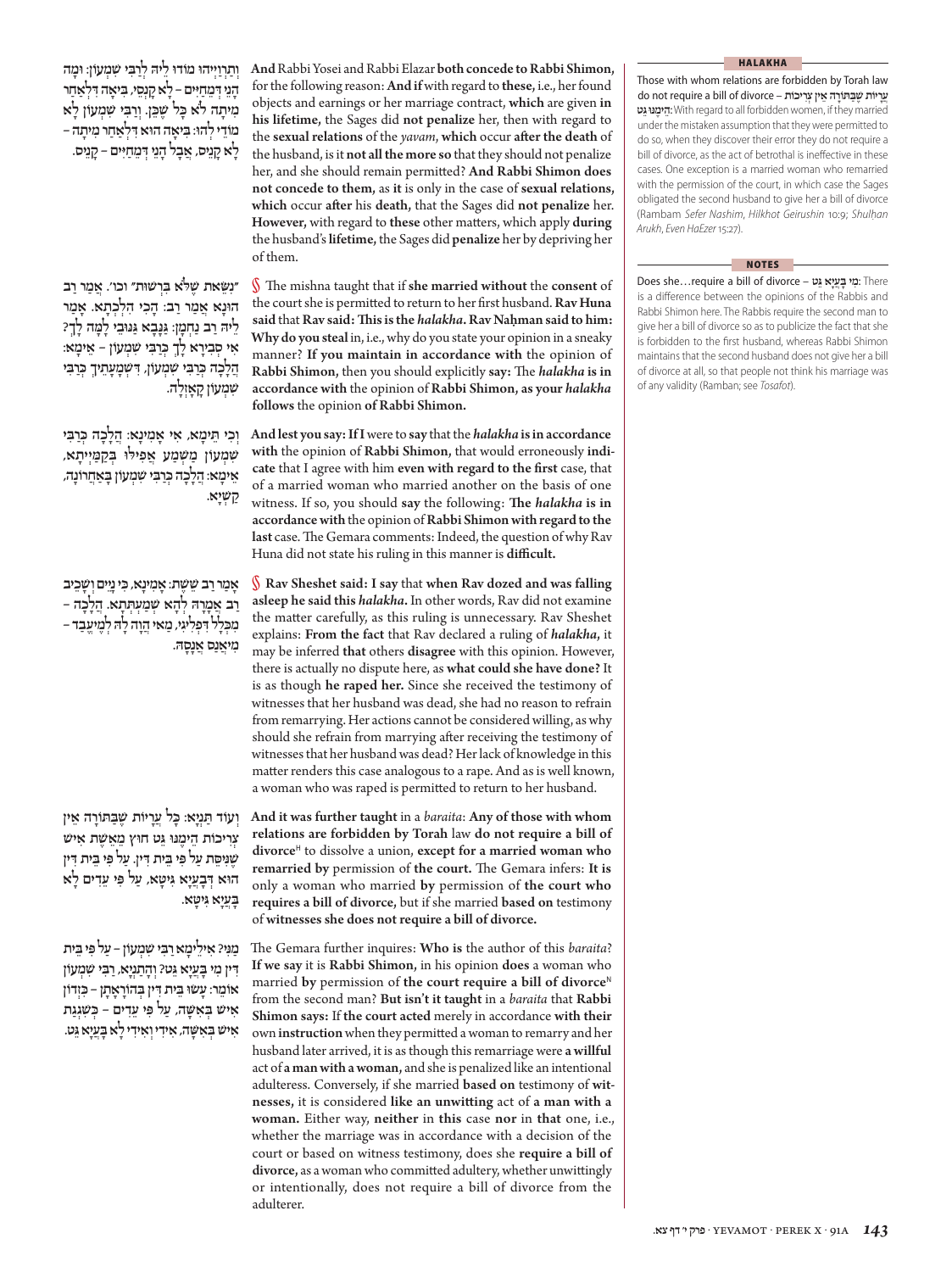| אֵלַא לַאו - רַבָּנַן הִיא.                                                                                                                                                                                                                          | <b>Rather, is it not the case that this <i>baraita</i></b> , which states that a<br>woman who engaged in forbidden relations, including one who<br>married based on witnesses, does not require a bill of divorce, is<br>in accordance with the opinion of the Rabbis? But if so, there was<br>no need to issue a ruling to this effect, as everyone agrees that the<br><i>halakha</i> follows the majority opinion.                                                                                                                                                                                                                                                                                                                                          |
|------------------------------------------------------------------------------------------------------------------------------------------------------------------------------------------------------------------------------------------------------|---------------------------------------------------------------------------------------------------------------------------------------------------------------------------------------------------------------------------------------------------------------------------------------------------------------------------------------------------------------------------------------------------------------------------------------------------------------------------------------------------------------------------------------------------------------------------------------------------------------------------------------------------------------------------------------------------------------------------------------------------------------|
| לְעוֹלַם רַבִּי שִׁמְעוֹן הִיא, וְתַרֵיץ הָכִי: רַבִּי<br>"שְׁמְעוֹן אוֹמֵר עֲשׁוּ בֵּית דְּין בְּהוֹרָאֲתָן<br>כְּכַוְוּנַת אִישׁ בְּאִשָּׁה [וּבָעֲיָא גֵּט], עַל<br>פִּי עֵדִים – כִּשָּׁלֹּא בִּכְוּוַת אִישׁ בְּאִשָּׁה<br>[ולא בעיא גט].       | The Gemara refutes this suggestion: Actually, the <i>baraita</i> is in<br>accordance with the opinion of Rabbi Shimon, and you should<br>answer the difficulty as follows: Rabbi Shimon says that if the<br>court acted in accordance with their own instruction, it is as<br>though there was the intention of a man with a woman, i.e., as<br>though the man had relations with the woman for the purpose of<br>marriage, and therefore she requires a bill of divorce from him.<br>Conversely, if she married based on testimony of witnesses they<br>considered it as though there was no intention of a man with a<br>woman, as he had relations with her without the intention of<br>marriage, and in that case she does not require a bill of divorce. |
| רַב אַשִׁי אֲמַר: לְעִנְיַן אִיסּוּרַא קַתַּנֵי וְהַכִי<br>קָאָמַר: עָשׁוּ בִּית דִּין בְּהוֹרָאָתָן – כִּוְדוֹן<br>אִישׁ בְּאִשָּׁה וּמִיתַּפְרָא עַל בַּעְלָהּ, עַל<br>פִּי עֵדִים – כִּשְׁגְנַת אִישׁ בְּאִשָּׁה וְלֹא<br>מִיתַּסְרֵא עַל בַּעלה. | Rav Ashi said that there is no difficulty here at all, as Rabbi<br>Shimon's statement should be explained differently. In fact, Rabbi<br>Shimon taught his ruling with regard to the prohibition involved,<br>not the issue of a bill of divorce, and this is what he said: If<br>the court acted in accordance with their own instruction, it is<br>as though this was a willful act of a man with a woman, and she<br>is therefore forbidden to her husband like a woman who inten-<br>tionally engaged in relations with another man. However, if she<br>married based on testimony of witnesses, they considered it as<br>though it was an unwitting act of a man with a woman, and she                                                                   |

**is not forbidden to her husband.** 

| Perek X |                             |
|---------|-----------------------------|
|         | Daf <b>91</b> Amud <b>b</b> |

| רָבִינָא אֲמַר: לְעִנְיַן קָרְבָּן קָתָנֵי, עָשׂוּ בֵּית<br>דִּין בְּהוֹרָאָתָן – כִּזְדוֹן אִישׁ בְּאִשָּׁה וְלָא<br>מַתְיָא קָרְבָּן, עַל פִּי עֵדִים – כִּשְׁגְגַת אִיש<br>בְּאִשָּׁה וּמַתְיָא קָרִבָּן. | Ravina said that this <i>baraita</i> is taught with regard to an offering, $N$<br>and it should be explained as follows: If the court acted in accor-<br>dance with their own instruction, it is as though this was a will-<br>ful act of a man with a woman, and she therefore does not bring<br>an offering, as an individual who followed the ruling of the court<br>is exempt from bringing an offering (see Horayot 2a-b). If she<br>married based on testimony of witnesses, it is considered as<br>though this was an unwitting act of a man with a woman, and<br>therefore she brings an offering.   |  |
|--------------------------------------------------------------------------------------------------------------------------------------------------------------------------------------------------------------|--------------------------------------------------------------------------------------------------------------------------------------------------------------------------------------------------------------------------------------------------------------------------------------------------------------------------------------------------------------------------------------------------------------------------------------------------------------------------------------------------------------------------------------------------------------------------------------------------------------|--|
| וְאִיבָּעֵית אֵימָא: הָא קַמַּיְיתָא רַבְּנַן הִיא,<br>וְתָרֵיץ הָכִי: חוּץ מֵאֵשֶׁת אִישׁ וְשֶׁנִּיִפֵּת<br>על פּי בית דין.                                                                                 | And if you wish, say and refute Rav Sheshet's difficulty in the<br>following manner: This first baraita, which exempts forbidden<br>women from a bill of divorce, is the opinion of the Rabbis, who<br>prohibit a woman in this situation to her husband, even if she had<br>married another based on witnesses. And you should answer the<br>difficulty by reading the relevant clause of the baraita as follows:<br>Apart from a married woman who married on the basis of wit-<br>ness testimony, and this includes one who married by permission<br>of the court, as she too requires a bill of divorce. |  |

**NOTES**

 Ravina said it is taught with regard to an offering – **ינאָ בִרָ** explanations previous the rejected Ravina **ֲ**:**אַמר ְל ִעְנַין ָקְרָּבן ָקָתֵני** because he felt that Rabbi Shimon's statement does not refer to

the relationship between a man and woman at all, including the issue of a bill of divorce. Rather, it concerns her obligations to God, e.g., the requirement to bring an offering (Ritva).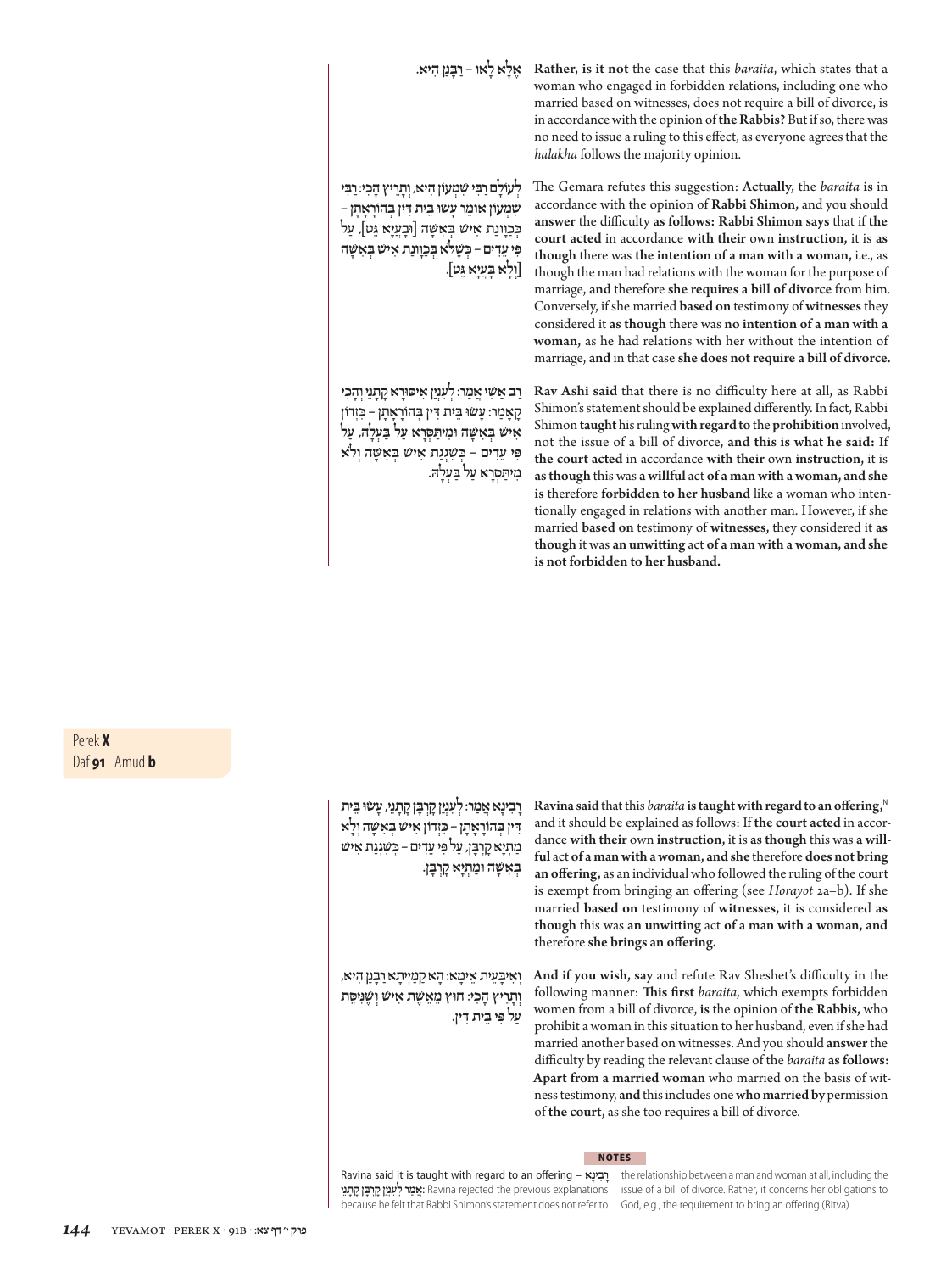**ּלא: ִמי ָא ְמִר ַינן ַמאי ֲהָוה ָל ּה ְמ ִתיב ּעוָ ּכַתב ְל ֵׁשם ַמ ְל ּכות ְלֶמ ֱיעַבד? ְוָה ְתַנן: ָ ֶׁשֵא ָינ ּה ֶהוֹגֶנת, ְל ֵׁשם ַמְל ּכות ָמַדי, ְל ֵׁשם ַמְל ּכותָיָון, ְל ִבְנַין ַהַּבִית, ְל ּחוְרַּבן ַהַּבִית ָהָיה ְּב ִמְזָרח ְוָכַתב ְּבַמֲעָרב, ְּבַמֲעָרב ְוָכַתב ְּב ִמְזָרח –**

**ֵּתֵצא ִמֶזּה ּו ִמֶזּה, ְוָכל ַהְ ּדָרִכים ָהֵא ּלּו ָּב ּה. ְוַא ַּמאי? ֵל ָימא: ַמאיֲהָוה ָל ּה ְלֶמ ֱיעַבד? ִא ָּיבֵעי ָל ּה ְלַא ְק ּרוֵיי ְלִג ָּיטא.**

**ֲאַמר ַרב ׁ ִש ִימי ַּבר ַאׁ ִשי, ָּתא ׁ ְשַמע: ַה ּכ ֵוֹנס ֶאת ְי ִב ְמ ּתוֹ ְוָהְלָכה ָצָרָת ּהְוִנֵּׂשאת ְוִנְמֵצאת זוֹ ַאְי ִלוֹנית – ֵּתֵצא ִמֶזּה ּו ִמֶזּה, ְוָכל ַהְ ּדָרִכים ָהֵא ּלּו ָּב ּה. ְוַא ַּמאי? ֵנ ָימא ַמאי ֲהָוה ָל ּה ְלֶמ ֱיעַבד? ִא ָּיבֵעי ָל ּה ְלַא ְמ ּתּוֵני.**

**ּכלֲעָריוֹת ֶׁשָא ְמ ּרו ֲאַמר ַאַּבֵיי: ָּתא ׁ ְשַמע, ָ ּפ ְוֹטרוֹת ָצ ֵרוֹת ֶיהן, ָה ְל ּכו ָצרוֹת ְוִנ ְּׂ יש ּאו, ְוִנ ְמ ְצ ּאו ֵא ּל ּו ַאְי ִלוֹנית – ֵּתֵצא ִמֶזּה ּו ִמֶזּה ְוָכל ַהְ ּדָרִכים ָהֵא ּלּו ָּב ּה. ְוַא ַּמאי? ֵנ ָימא ַמאי ֲהָוה ָל ּה ְלֶמ ֱיעַבד? ִא ָּיבֵעי ָל ּה ְלַא ְמ ּתּוֵני.**

**ּכַתב ֵסוֹפר ֵּגט ֲאַמרָרָבא: ָּתא ׁ ְשַמע, ָ ָל ִא ׁיש ְו ׁש ֵוֹבר ָל ִאָּׁשה, ְוָטָעה ְוָנַתן ֵּגט ָל ִאָּׁשה ְו ׁש ֵוֹברָל ִא ׁיש, ְוָנְת ּנוֶזה ָלֶזה ְוֶזה ָלֶזה,** § **Ulla raised an objection** against Rav Sheshet's reasoning: **Do we say** this justification: **What could she have done?** Is a woman considered to have acted under duress when she had no way to avoid sin? But didn't we learn in a mishna (*Gittin* 79b): If a man wrote a bill of divorce and dated it according **to a kingdom that is not suit**able [hogenet],<sup>IN</sup> i.e., one that does not reign over their place of residence; or according **to the kingdom of Media** or according **to the kingdom of Greece,** which are no longer in existence; or if he dated it according to the building of the Temple<sup>N</sup> or according to **the destruction of the Temple;** and similarly if the bill of divorce **was given in the east<sup>N</sup> and he wrote in it a place in the west, or in the west and he wrote** a place **in the east,** this bill of divorce is invalid.

Consequently, if she married another man **she must leave this one and that one,** both the one who gave her the bill of divorce and the new husband. And all these matters mentioned in the mishna here, the penalties imposed on a married woman who remarried unlawfully, apply to her. The Gemara asks: But why? Let us say: What could she have done.<sup>N</sup> She acted under duress, as she married again only because she thought the bill of divorce was valid. The Gemara answers: This woman did not act under duress, as she should have **had the bill of divorce read** by a scholar, who would have told her that it was invalid.

Rav Shimi bar Ashi said: Come and hear a different proof. With regard to **one who married his** *yevama***, and the rival wife** of the *yevama* **went and married** someone else, **and this** *yevama* **was** later **discovered** to be **a sexually underdeveloped woman,** which means that she was never eligible for levirate marriage and therefore her act of intercourse did not exempt her rival wife from levirate marriage, the rival wife must **leave this one and that one,** i.e., her husband must give her a bill of divorce and she may not marry the *yavam*, **and all these matt ers** apply **to her. But why?** Again, **let us**  say: What could she have done. The Gemara answers: This is no proof, as she should have waited<sup>N</sup> until it was clearly established that the other wife was not a sexually underdeveloped woman.

**Abaye said: Come** and **hear:** With regard to **all those with whom relations are forbidden, with regard to** whom the Sages **said** that **they exempt their rival wives,** if these **rival wives went and married, and** one of **these** forbidden women was **discovered** to be **a sexually underdeveloped woman,** which means that the obligation of levirate marriage did not apply to her at all, and it was the rival wives who should have performed levirate marriage, the rival wife must leave both this and that, and all these matters apply to her.<sup>H</sup> But why? Let us say: What could she have done. The Gemara answers as before: **She should have waited.**

**Rava said: Come** and **hear: A scribe wrote a bill of divorce for**  the man<sup>H</sup> and a receipt for the woman, so that the man should give the bill of divorce to his wife and she should give him the receipt upon his delivery of the marriage contract. **And** the scribe **erred and gave** the **bill of divorce to the woman and** the **receipt to the man,** leaving them with the mistaken impression that he had the bill of divorce and she the receipt, **and they gave** each other the documents, **this one to that one and that one to this one.**

**HALAKHA**

 The rival wife of a *yevama* who married in error – **מהָבָיְ רתַצָ ְשֵׁנְּשְׂאֶה בְּטֵעוּת:** If a man had two wives, one of whom was forbidden to his brother, both wives are exempt from levirate marriage upon the death of their husband. If the other wife proceeded to marry another man, and it was subsequently discovered that the one who was forbidden was a sexually underdeveloped woman, who does not exempt her rival wife, the rival wife must leave her husband with a bill of divorce, and she requires *ĥalitza* from the *yavam* to permit her to a different man (*Shulĥan Arukh*, *Even HaEzer* 173:10).

 A scribe wrote a bill of divorce for the man, etc. – **סוֹפרֵ תבַכָּ וכו׳ ישׁ אִ לָ גטֵּ**: A scribe wrote a bill of divorce and a receipt for the marriage contract and accidentally gave the receipt to the man and the bill of divorce to the woman, and they failed to notice and simply exchanged the documents. If the woman remarried under the mistaken impression that she was divorced, she must leave both men and all the penalties imposed by the Sages apply to her (*Shulĥan Arukh*, *Even HaEzer* 151:1).

## **LANGUAGE**

 Suitable [*hogenet*] – **נתֶהוֹגֶ** : Possibly from the Greek εὐγενής, *eugenès*, meaning privileged or wellborn. Other uses of this word may have been influenced by the Greek εὖγε, *eugè*, meaning well, right, or proper. Here, however, the word is used in its precise meaning, as an improper kingdom is indeed considered ill-bred or of a lower grade, a description befitting the Roman Empire.

#### **NOTES**

**ַ**:**מְל ּכות ֶׁשֵא ָינ ּה ֶהוֹגֶנת** – suitable not is that kingdom A According to Rashi and other commentaries, this phrase is a derogatory reference to Rome, which was considered an uncultured dominion by the Sages, notwithstanding its immense power (see *Tosafot Yeshanim*). With regard to the *halakha* itself, a document written in one kingdom that was dated by the years of a different realm is invalid, especially if that kingdom had no proper legal authority. Some commentaries add that due to the importance of a bill of divorce the Sages were more particular about it than about regular documents, as the secular authorities would object if an unofficial date was written in a document of this significance (*Tosafot*).

 Some : **ְל ִבְנַין ַהַּבִית** – Temple the of building the To commentaries note that, notwithstanding this *halakha*, over the course of the generations it was the custom to inscribe the year from Creation in marriage contracts. This was permitted because it was the established manner of writing all other types of documents, and the ruling authorities were not particular about documents meant for the internal use of the Jewish community (*Tosafot Yeshanim*).

 Was given in the east – **רחָזְמִ בְּ יהָהָ**: The commentaries disagree with regard to which person was located in the wrong place. Some claim that this is referring to the husband (Rivan), whereas others maintain that it is referring to the scribe (*Tosafot*). Others also state that it refers to the scribe, explaining that as people recognize the scribe's handwriting they might cast doubt on the validity of the bill of divorce, knowing that this scribe was not in the vicinity of the place in which the document was supposedly written (*Tosefot HaRosh*).

 The **ַ**:**מאי ֲהָוה ָל ּה ְלֶמ ֱיעַבד** – done have she could What commentaries explain that this question is raised in cases of ascending order of difficulty. In other words, each subsequent case is harder to explain away as something the woman could have avoided by a simple examination (*Tosafot*). Some add that these difficulties were raised by various Sages from different generations. Since each of them must have known about the previous questions, they would not have posed the same question, and therefore *Tosafot* found it necessary to explain that the difficulties are not the same (Maharsha).

 She should have waited – **ניֵוּתּ מְ אַלְ הּ לָ עיֵיבָּ אִ** : The commentaries state that a woman who turned out to be a sexually underdeveloped woman would have shown some signs of this condition beforehand. Therefore, the rival wife should have waited until her status was fully established (Ritva).